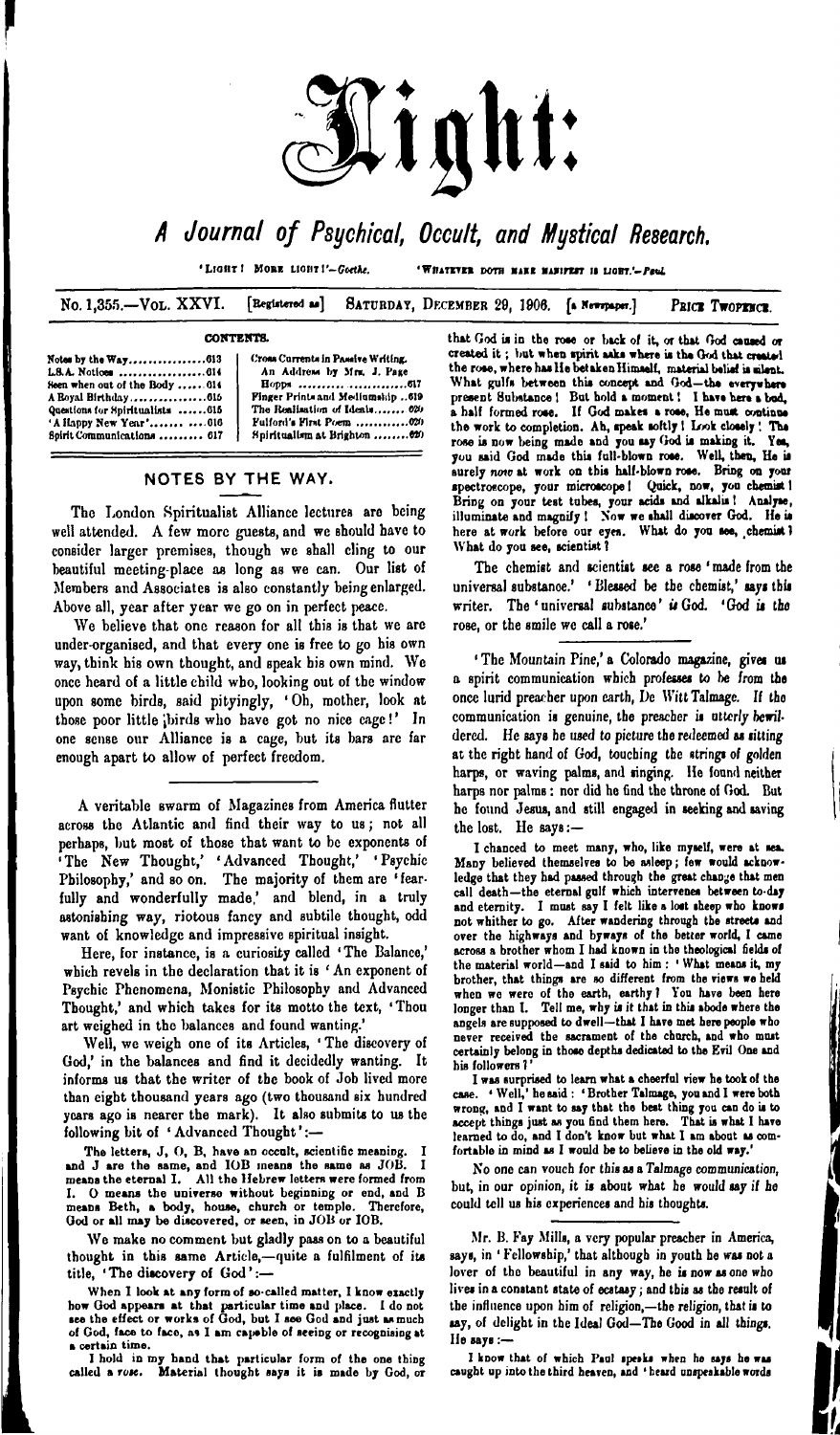**which it is not lawful for \* mtn to utter.' I know what it is to bo in such a condition of mind as to see beauty in deformity and to hear the most delightful sounds where ordinarily there would l>e distressing noises. In thoso great hours of only too fleeting experience I hare realised the Infinite in the Finite, the Eternal in the Transient. I have not attained to tho expression of it fully yet, but <sup>I</sup> do know the Reality and I can be satisfied with nothing less than its expression in my life. At my best, the Ideal is real to me.**

**If you ask me tho question as to what I think concerning death and immortality, I could only answer. I need no assurances. I am a man who is preoccupied of his own soul,' but I do not think that death presents to us something less than personal immortality, but more. Here, too, I believe the best that <sup>1</sup> can think. I think that death is not only a change but in all probability a metamorphosis ; as the seed changes to fruit, tho bud to the flower, the chrysalis to the butterfly, the winter to spring, the night to day, the dream to the reality. So it is my own faith that 'there is a natural body and that there ia a spiritual body,' and that ' as we have borne the image of the earthy, we shall also bear the image of the heavenly,' and I believe that beauty will ultimately be expressed in every life and in the collective life of a glorified hum inity.**

The wondrous mystery of God deepens as we go on: and it is almost the only mystery which does. The One Fountain of Life is veiled, and modern knowledge only puts it farther off even when demonstrating its inevit**ability, as** the one source of all things. But modern religion is bringing God near: and yet that nearness will make Him more inscrutable than ever: for, by suggesting Him as the aoul of the atom, and the thinker witbin the thought, He is made unthinkable as well as inscrutable.

All descriptions of God are but symbols at the best and the words Father, Jehovah, Lord, Deity, only suggest attempts to help in the production of a picture-book for a child. The Christian Trinity is by no means a bad contribution to that picture-book, as Producer, Produced, and Inbreather. But the Indian Trinity is a good contribution too, as explained in some telling verses by A. D. Ficke, in last October's ' Harpers' Magazine ': half a dozen of which we give:—

**Whoso desires, or joys, or weeps** For **whatsoever** things may be **In life between the gulfs of sleep Knows not the fashion of the Three. Brahma am I, and Vishnu too. And Sira—maker, saviour, flame Of ruin.—Can thine eyes then view Me who am Three and still the same <sup>I</sup> I shatter cities in their might And shape soft flowers of their clay. I break the hundred towers ci night To build therewith the dome of day. Brahma am I ; I shape all things Whereof the wisest mouth can telL I fashion from the mould of king« The butterfly. And it is well. Vwhnu am 1; it is my will The stone should lie w here once it fell. The sun still shine to warm the hill. The bean "'ll hope. And it is welL Sira am I. With scathing fire I sweep the worlds hke wind of helL With all its web of rain desire Creation falls. And it is well.**

**<sup>A</sup> <sup>F</sup>seckax. <sup>T</sup>xsvkstt.—Writing <m 'Modern Magic' in the • Occek Review ' tor January, • Scrutator ' agrees with Mr. Steed that the Zanags work too rnpadly for aagnaliing of any kind. Refening to Mr. Maskelyne <sup>a</sup> Side Uooe' performanm,** be says, unheastatingly, "the modus operated is relacionally transparent, and under the same conditions fifty "spirit forms" could be produced as easily as one. . . . As a trick by a master hand it is little short of grow **talk to the level <d faracal travesty.'**

### **LONDON SPIRITUALIST ALLIANCE, LTD.**

### **AFTERNOON MEETING.**

**Tho** *Members* **and .Isroeiate.' of tho Alliance are invited to an informal gathering at 110. St. Martin's-lane, on the afternoon of** *Thursday nest,* **January 3rd, from 3 to 5 o'clock, to welcome tho**

### REV. LOIE F. PRIOR, of U.S.A.,

**On the occasion of her arrival in London from Melbourne on her journey round the world in the interests of Spiritualism.**

**Tea will be provided. No tickets necessary.**

**Meetings in the Salon of the Royal Society of British Artists, Suffolk-strect, Pall Mall East (near the National Gallery) :—**

*MONDAY, January* **14M.**

**Professor W. F. Barrett, F.R.S., on 'The History and Mystery of the so-called Divining or Dowsing Rod.' With Lantern Illustrations. At 7 p.m. for 7.30.**

*THURSDAY, February ~th.*

**Mme. K. d'EsfeRANCB. (Subject to be announced later.)**

*THURSDAY, February* **21sf.**

**Rev. J. Page Hoffs, on • Evolution and Spiritualism : The Story of a Response.' At 7 p.m. for 7.30.**

### *THURSDA* **F, -V.trcÀ 7fA.**

**Rev. Tysscl Davis, on ' Spiritualism as a National Religion.' At 7 p.m. for 7.30.**

*FRIDA* **I',** *March 22nd.*

**Mu. G. R. S. <sup>M</sup>ead, on 'The Gospel of the Gnosis.' At 7 pm. for 7.30.**

*THURSDAY, April ith.*

**Alderman D. S. Ward, on • Psychic Phenomena, Sacred and Secular.' At 7 p.m. for 7.30.**

*THURSDAY, April Xèth.*

**Rev. Addison A. Charlesworth, on ' What is Man ? ' At 7 p.m. for 7.30.**

### *THURSDA* **r,** *May 2nd.*

**Mrs. Lavra I. Finch, on 'The Psychology of Mediumship— Some Recent Experiments.' At 7 p.m. for 7.30.**

### *THURSDAY, May* **16ZÀ.**

**<sup>M</sup>r. J. W. Boclding, on 'Philosophy** *versus* **Spiritualism, with Illustrations from Personal Experiences.' At 7 p.m. for 7.30..**

### **SEEN WHEN OUT OF THE BODY.**

**A good instance of the rather rare experience in which a person has the sensation of being at a distance from his body, and is, moreover, actually seen in the place in which he thinks be is, is related in the ' Mcnthly Bulletin ' of the Antwerp Permanent Bureau for Psychical Studies. The narrative may be summarised as follows :—**

**'On the night of October 27th, 1906, after raiding in my bedroom, I rose and took three steps towards the bed. A shaded lamp was behind me, and nothing in front could cause refl-erfon«, For about ten seconds I had the impression of being in a friend's house in the suburbs of this city (Antwerp),** and of seeing a strong light, as of an unshaded lamp, to my<br>right. On coming to myself, I found that it was 11.47 p.m.

"On the Monday following I visited my friends, and before I<br>had spoken of this experience the lady said; "I saw you here **laat Saturday ! " She stated thit, being occupied with some work before retiring, she raised her eyes sod saw me ia a corner of the room dresved in black. She asked wby I came so late, and a moment afterwards she saw me less distinctly ; then I disappeared like the melting away of a cloud. She looked at the dock and saw that it was just after a quarter to twelve. The lamp was in tbe poûtâoo in which I had seemed to see it,** and not in its usual place. I had been wearing black clothes<br>on the Saturday evening.-Signed : LEO PEIMAVESI, 10, rue<br>des Fortifications, Antwerp ; M. VAN Es, née Crijnen.'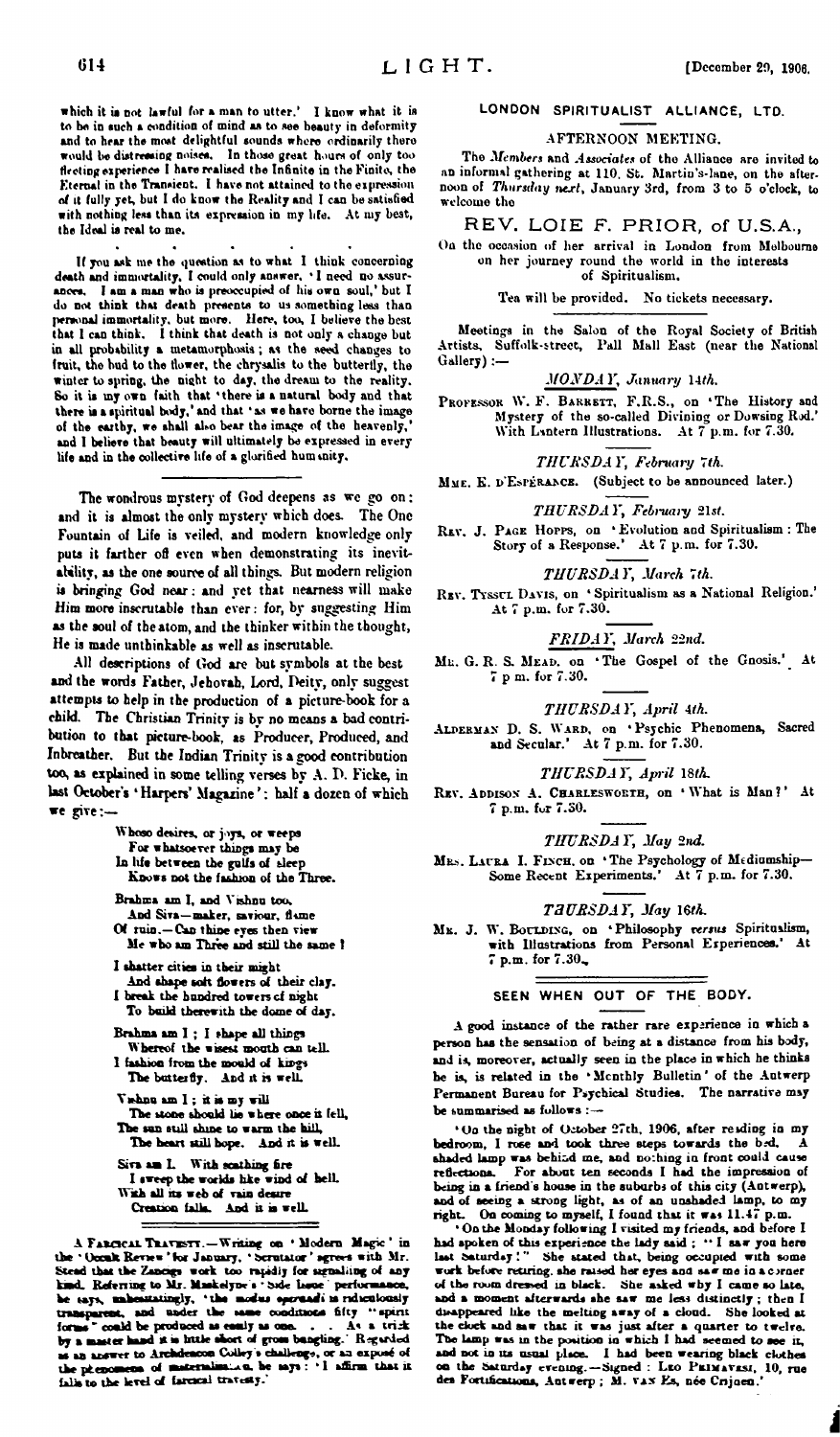### A ROYAL BIRTHDAY.

Year by year, in mid-winter, Christendom celebrates tho birthday of a king. This king took possession of bis kingdom by conquest; he did not merely inherit it by birthright. It was his by birthright, of course, otherwise ho could not lawfully have conquered it; nevertheless it was only by his own achievement that he became *de facto* king. He, like other victors, made conquest gradually; first within a near and circumscribed area, then in a more oxtended one. His conquests arc not yet completed. First he entered into possession of his kingdom within the region of his own personality, his own body and his own mind; then he conquered the hearts and minds of men, yes, and their bodies too: but he did this by winning their allegiance and then crowning them as kings also, enabling them to have dominion over their own personalities.

His own immediate followers spoke of him as the Righteous One, and the generations which have followed have done him reverence chiefly for this; they have recognised in him the fulfilment of his own beatitudes; they have known that when he spake of the blessedness of the poor in spirit, of the meek, of the peacemakers and the pure in heart, he was speaking with the authority of experience—an experience won in many a hard-fought fight. His was not the Edenic innocence of a child who has never known temptation; he was, we are told, 'in all points tempted like as we are.' He became the Righteous One because he resolutely disciplined all the instincts and faculties of body and mind into obedience to one Supreme Will, with which his own will was constantly and actively united. This was the standard by which all his life was measured; to express and fulfil this Will was his dominant passion; and to his ready obedience was vouchsafed (as it ever will be to obedient hearts) ever enlarging vision. That Will was to him no Sphinx-like riddle, but a light, ever shining. That Will he proclaimed to be love and beneficence ; to him the path of life and the path of death were alike illumined, for he knew, not theoretically, but directly and with assurance, that in giving himself freely for his brothers, in using his breath or surrendering it in the service of man, he was manifesting the Will which is both law and life to the Universe; which is Righteousness and Love.

His kingship was not meant to be solitary and unique. Every man has a kingdom, the kingdom of his own body and mind. Some think that consciousness in some degree appertains to every cell of the body, that consciousness is only a question of degree. We know, at all events, that the human body is a colony consisting of an aggregate of cells, each of which has its own function and history. Over this colony the Ego may, or may not, rule supreme. With the majority of mankind the supremacy is not universal. Self-control is by no means common ; an access of pain, the excitement of pleasure, or some assertive functioning of appetitive centres, is sufficient to cause this control to give way, and some word or act results, which is condoned, by the charitably inclined, by saying, 'The man was not himself.' The excuse is true enough; and yet not wholly justifiable; for it takes no account of the fact that the true Self should not have been thus easily induced to abandon its prerogative. That prerogative is dominion. Man the spirit is meant to have dominion, not to gain a temporary truce with rebel subjects by palliatives, but to gather up all the instincts of the body, all the emotions and impulses of the affections, all the motions of thought, under one sway, under the sway of the Will.

Every man, like that Righteous One whose birth we celebrate at Christmas, is pre-destined for freedom; but

freedom can only be achieved by conformity to the law of his being. To discover what that law is, is for every man of paramount importance. To attempt to run counter to it means disaster; for the law of being is inexorable for all.

But to discover it is not all that is requisite. For every man, like that Ideal Man, can only enter into possession of his kingdom by persistent and determined effort. To excuse loss of self-control on the ground that temptation was strong is to confess that the king *de jure* is not king *de facto,* that man, the spirit, is not supreme ruler in the colony. This is an admission which may be absolutely true but is also entirely shameful. And it is not less shameful because, in this world of many shames, it is so common. Man is not truly man until he is master in his own house, and reigns there as king.

If we are asked what this has to do with Spiritualism, wc reply it is intimately connected with it. If Spiritualism does not tend to strengthen the dominion of a man's spirit over his mind and body, it is not exercising its proper influence. To be a Spiritualist by conviction and yet to be hag-ridden by mental obsessions, or compelled by bodily instincts, is an incongruity. A man who believes himself to be spirit should scorn to be enslaved by any suggestion whether from the mind or from the body. It is his kingly prerogative and obligation to sit in judgment continually upon such suggestions, and to try all by the Divine law which will insure his highest development.

### **QUESTIONS FOR SPIRITUALISTS.**

'Reason,'not long since, drew attention to the fact that at the camp meetings in America during last summer there did not seem to be anythieg like a full presentation of phenomenal Spiritualism, and asked :-

\* Have we outgrown the phenomena <sup>1</sup> Hare we largely given up the attempt to prove to the world the continuity of life by demonstrations of spirit power, and are we now expecting to convert men by pteaching our philosophy <sup>1</sup>\*

The phenomena of Spiritualism are just as necessary and just as welcome as they ever were. The only difference is that the standard of what constitutes evidence is higher than formerly, and both Spiritualists and inquirers, having become careful, observant, and critical, are anxious that 'demonstrations of spirit power' shall indeed demonstrate the presence, power, and identity of the spirit operators <sup>1</sup>

Let us have phenomena by all means, the more the better. Perhaps we *ihould* say : Let us hare *better* phenomena even though we have fewer.

Phenomena which will afford a satisfactory basis of fact for belief in a future life are even more ardently sought after and desired than ever before, and those mediums (and Spiritualists) who will patiently and steadily co-operate with intelligent spirits to secure the presentation of such convincing and beliefcompelling manifestations will confer an inestimable boon upon our cause, and be heartily welcomed and supported by 'LIGHT,' and by all intelligent Spiritualists.

**Mvstibies** or **Nvjukss.—**A third edition of Dr. Isidore Kczminsky's treatise on 'Numbers, their Magic and Mystery,' has been published at Melbourne, and can be had from the sole English agent, Mr. J. IVooderson, 23, Oxford-street, (V., price Is. The author first describes the significance of *indi-vidual* numbers according to the Kabbala, and shows how the significance of names may be deduced from the numerical values of the letters forming them. Thus, when Buonaparte dropped the U in his name, and spelled it Bonaparte, he changed its significance from 'fortune and power' to 'death and destruction.' Another system given is that of Pythagoras, and Arabic, Greek, and some modern systems are also described, together with methods of divination and of finding lucky and unlucky dates. The author applies the various rules to the names of ships, showing that disaster has attended those represented by'unlucky numbers, while the names of the two new Cunarders, the ' Caronia' *and* the ' Carmania,' hare fortunate numerical values.

91

 $\mathbf i$ ١ſ t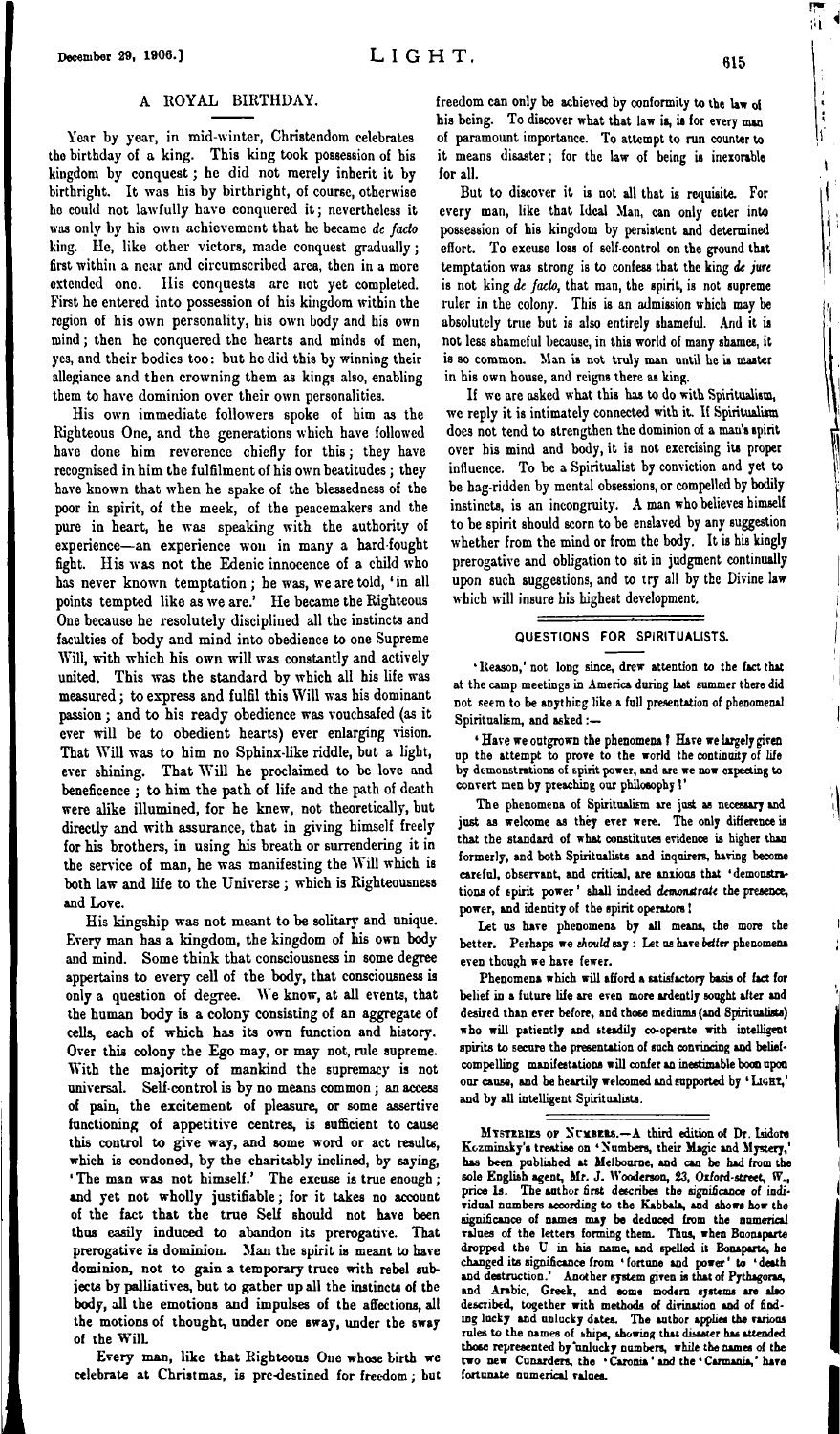*OFFICE OF 'LIGHT,' HO, ST. MARTIN'<sup>S</sup> LANE, LONDON, W.C.*

*SATURDAY, DECEMBER S9th, 1906.*

**EDITOR............................................... E. DAWSON ROGERS.** *Assistant Editors ... E. W. WALLIS and J. B. SHIPLEY.*

# light,

### **A Journal of Psychical, Occult, and Mystical Research. Paros Twopknoe Wkeklt.**

- **COMMUNICATIONS intended to be printed should be addressed to the Editor, Office of 'Light,' 110, St. Martin's-lane, London, W.C. Business communications should in all cases be addressed to Mr. E. W. Wallis, Office of \* Light,\* and not to the Editor. Cheques and Postal Orders should be made payable to Mr. E. W. Wallis, and should invariably be crossed ' — & Co.'**
- **Subscription Ratm.—\* Light ' may be had free by post on the following termsTwelve months, 10s. lOd.; six months, 5s. 5d. Payments to be made in advance. To United States, 2dol. 70c. To France, Italy, Ac., 13 francs 86 centimes. To Germany, 11 marks 25pfg.**
- **Wholesale Agents: Mkssbs. Simpkin, Marshall, Hamilton, Kent and Co., Ltd., 23, Paternoster-row, London, E.C., and can be ordered through all Newsagents and Booksellers.**
- **APPLICATIONS by Members and Associates of the London Spiritualist Alliance,Ltd., for the loan of books from the AllianceLibrary, should be addressed to the Librarian, Mr. B. D. Godfrey, Office cf the Alliance, 110, St. Martin's-lare, W.C.**

A beautiful human wish this— $A$  Happy New Year!' Beginning with simplo human kindness, it may go on to bo filled with the aspirations of angels, ay! even with tho very love of God. With faith in the great law of suggestion, wo send it forth to all our readers, known and unknown, young and old, and with this interpretation of it — that true *happiness can be found only in* harmony, harmony *in tho inner selfhood, in all our intercourse* with our *fellow pilgrims on life's road, and in our joyous* subjection to all tho blessed laws of life and God.

## 'A HAPPY NEW YEAR.'

Tho old year will soon be gone, and with it another chapter of the real life that belongs both to eternity and time. As ono has said :—

but a stupidity, to raise up barriers between the nations. as though one could do without the other, as though we were separate families instead of one; the Great World-Father having placed us here so as to  $b_0$ mutually dependent, that, in our mutual dependence,  $w_0$ might find the law of unity and the bond of peace.

A Happy New Year for the world, then, that its ido) shrines and tyrant thrones may go on crumbling, and all rule be the rule of right and not of might, and all worship bo that of the loving and aspiring soul; that rulers may exist for the people, and not people for the rulers; that every form of slavery may disappear; that justice may be done, and peace bo loved, and righteousness bo made supremo; that great advances may bo made in real civil, isation, and a signal contribution be made towards the achievement of the destiny of the race :-

**Silently, the omnipotent forces of Nature have moved on, — • no f]>€(ch, do clsmcur, their voice not heard,' but all doing their own work, all fulfilling their appointed end, all the servants and the friends of man : the little round of our own small lives revolving as in the dark, none knowing what a day may briDg forth : aDd the tide of human joy and sorrow flowing on with impartial wave, always eccentric, to our poor vision, but ever regulated by unerring law. Garlands have been woven in it, sod shrouds, and the great blind mother has received back to her quiet bosom her tired and woutded sodb. Some have phono out the year with smiles, and some have lusted it out with tears, and garland and shroud have been left behind the veil of the departed days.**

But, joyous or sad as the old year may have been, we all unite in giving a welccme to the new: and, though we may have to mount the belfry stairs with tears, as we think of what has been, not one note in tho harmony shall be wanting, not ono bell in the peal shall be unrung: and though some may trouble themselves with none of these things, and others think that to dio rich is of more importance than to live well, we will still go up with a good heart, to ring out our ideal peal, and pray the Great King to givo us all 'A Happy New Year.' And, first, as citizens of tho world. Our Spiritualism teaches us to ovcipass all local barriers, and to pray with Jesus tho great prayer, 'Thy kingdom come, Thy will be done *on earth.'* A Happy New Year to the world, then ! that it may make a good year's march on tho broad highway ; that the nations of the earth may unlearn their jealousies and selfishnesses, and lcawi instead the glorious truth of Human Brotherhood ; and, learning that, see that it is not only a crime but a blunder, not only an iniquity

Till each man finds his own in all men's good, And all men work in noble brotherhood, Breaking their mailed fleets and armed towers, And ruling by obeying Nature's powers, And gathering all the fruits of peace, and crowned with all her flowers.

Then, who of us can withhold the wish for his country, and refuse to say to old England, 'A Happy New Year!'? For, though we may not have the prejudices of the ancient children of Israel, and may not believe, as they did, that we are, to the exclusion of others, the chosen people of God, yet we may still hold that it is indeed He who has given us our place and our work amongst the nations of the earth ; and that, with all our insular faults and follies, we have borne and do bear a witness which has its influence upon the world. For this British people is still tho freest and sanest people under heaven, and the surest based on slowly accumulated but firmly settled principles: and, when all the world is anxious, wo seem to rest secure. Our laws are ours, and not our rulers': our constitution is ours, and not the monarch's. It is our own land that wc live in, and nowhere is there a people so happy and so secure under a mode of government which is the swift and sensitive expression of its will.

I his glorious island-homo! <sup>A</sup> Happy New Year to it! May a higher estimate of man prevail, and a lower estimate of the accidents that pertain to him! May the pressure of our class distinctions be lessened, and the hearts of all classes be united to do justice, to love mercy, and to walk humbly with their God!

Then, as for the nation as a whole, so for our homes. God send us a happy year for them ! for the home must more and more bo the spring of the nation's life: and it is there that the waters are defiled or purified at their source: and from thence they flow to overspread the land, a pure or a turbulent and contaminating stream. May wo not lose the old love for home associations and home ties, or turn our homes into mere restaurants and dormitories! may we not be ashamed of home affections, and lose the

heavenly beauty of human relationships enshrined in the home made sacred as a haven for the aged, a refuge for the toiler, and a safeguard for tho young !

Or, turning to the world of work, what grave meanings may be put into this gracious wish ! It is sad to see, anywhere, fertile brains fretted with care instead of rejoicing in useful activity, and to see strong arms or clever bands wasted in enforced idleness: but there is something worse than this,—we mean tho low view of commercial morality which to day is the chief peril of the world, tending to make the phrases 'commercial integrity' and 'an officer and a gentleman' seem a veil for fraud. And yet how little we notice it until it hurts us !

Many years ago, from one end of the country to the other, public and official prayers wero offered up, for months, against the cattle plague: but who ever heard of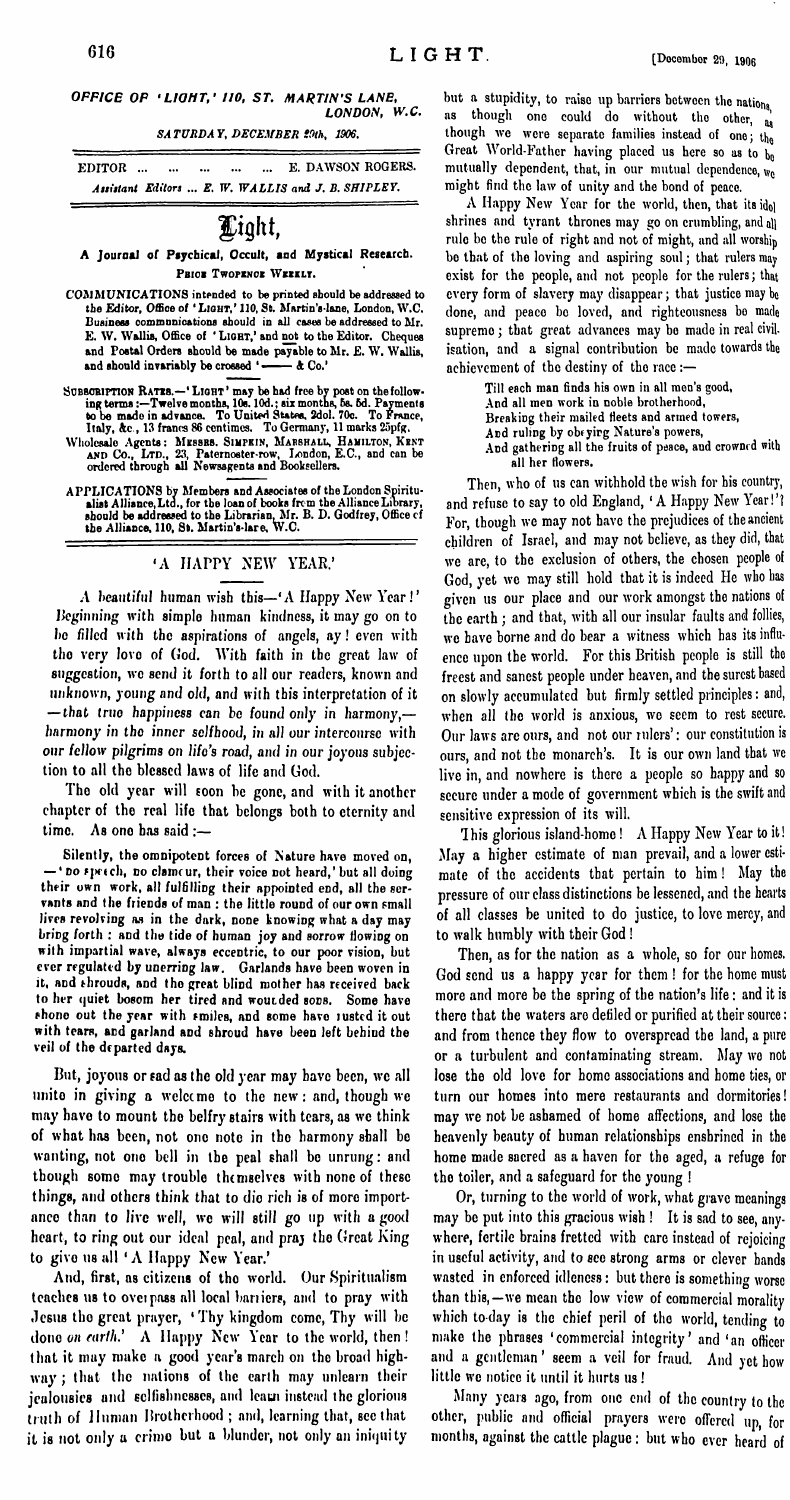officially promulgated prayers against the far worse plague CR0SS CURRENTS IN PASSIVE WRITING of commercial dishonour—a plague compared with which that which slow our cattle was but as the small dust in the BY Mrs. J. PAGE HOPPS. balance; for we could reckon the loss of that and have done with it, but no statistics can measure the consequences of a lowering of a nation's commercial honour, and no ledger account can be kept concerning a people's conscience.

Thank heaven, there is a sunny side, with its multitude who are nobly fighting the battle of life, and who are like the brave and resolute sea-captain who, when the very compass froze in its box, steered by the stars  $:$  --a splendid suggestion ! Fashions change, the guides may get confused, and, at times, the public conscience seems to freeze. There is the true man's chance. The eternal right is there: justice is there: God is there, and His well-beloved steer by the stars.

May it be a jear of uplifting, of moral activity, of keen-eyed and open-hearted veracity,—a year glorified by the worship of God, and not clouded by the worship of Mammon,—a year beautiful with religious reverence, and not sinister with the mocking of Mepbistopbelcs,—a year of strong advances in the practice of the homely grace of justice, so far above the colourless virtue of the conventional saint, and so near akin to the very life of God, of whom tho Hebrew poet so grandly said, that 'justice and judgment are the foundation of His throne!'

### **SPIRIT COMMUNICATIONS.**

At a mooting of the members of the Manchester Psychic Research Society, held on November 28th last, for experiments in clairvoyance, the sensitive, who is young and a comparative stranger to Manchester, stated that he felt very strongly the influence of a young man who gave his name (by clairaudience) as Charles Herbert R., and said that he had passed away a'good many years ago at the age of twenty-two. He had been of a studious disposition, and had possessed considerable intellectual ability. The sensitive did not gather that the young man had been known by anyone present, but described the influence as very powerful. After giving another description, the sensitive said he saw the form—so ethereal as to be almost transparent—of a little girl of about eight years of age, who was connected with the young man, and had also passed over a good many years ago ; he heard her name given as 'Isabel.'

Neither of these names was known to any person present but myself. The sensitive then addressed one of the ladies present, and remarked upon the great psychic power she possessed, which could be applied in many ways, for automatic writing especially, and he asked this member to touch the tips of his fingers with hers, which she did. He then took a pencil and wrote on a piece of paper the names, 'Henry R.,' 'Hippolyta R.,' names again only known to me. Later, the sensitive again took up the pencil and wrote as follows : —

'Charles Herbert R., son of Henry, was twenty-two at the time of my ro-birth. Little Enid Isabel is my sister.'

I knew this statement to be correct, but as I had only heard the young man epokeu of as ' Herbert ' (he had passed over before I became acquainted with the R. family), I wrote to a relative of his inquiring whether the name and the other details given by tho clairvoyant were accurate, and received assurance that the name and other particulars were perfectly correct.

The clairvoyant also gave a description of the appearance and characteristic manner of Henry R., which I knew to be very correct.

Charles Herbert must have passed away more than thirty years ago, also Hippolyta ; Enid Isabel nearly as long, and Henry about twenty-five years ago. The sensitive had no opportunity of making himself acquainted with the details given (even it he had so desired), as no members of the family havo lived iu Manchester for many years, nor would he be able to meet with anybody who could give him the information. A. W. ORR. A. W. ORB.

An Address delivered to the Members and Associates of the London Spiritualist Alliance on Thursday evening, December 20th, 190G, in the Salon of the Royal Society of British Artists, Suffolk-street, Pall Mall; Mr. H. Withall, vice-president, in the chair.

# *(Continued from page* **GIO.)**

**Either the same night or the next, late, when sitting up by myself, I received the following: ' Many days hare pissed since you saw me io earth life, but I have not forgotten you, I remember you as a child.'**

**From this the writer went on to name certain personal characteristics of mine as a child, and then went on to say**

**' So the days go by, and once more the tale is told, and we are here as witnesses to the truth that there is no death; only a glorious hereafter. Maoy days ago <sup>1</sup> lived on earth, and I was a man who did not realise this blessed truth. I was a blind man, walking in the darkness of night.'**

**Here I stopped and asked for tbo writer's name, when <sup>I</sup> received the name of someone who, after long considering, I remembered had kuown me as a child. A few nights later, after discussing the apparent difficulty of securing continuity of the same control, the following came, apparently as an explanation :—**

**' Many things have been said on the subject of individual control, but no one seems to really understand one important point, which is thisit is not possible to influence <sup>a</sup> mind that is not attuned to our minds. The connection is severed, the reflection is blurred like mist on a glass, and all hope of impressing our thoughts on another mind is useless unless that wind is a receptive and sensitive one. I hare known sitters expect results in five minutes, but it takes more often fire years to attune the currents of mind force to each other. It is a long process and a difficult one, and the result of unsuitable communications is the outcome of such phenomena.**

**' Mind to mind in harmony must be**

**Or else the many things we dread we soon shall see.'**

**After this, the truth of which came home to me, there followed a few lines of drivel, which I stopped, and on turning over a new page, intending to begin again, afresh and seriously, I got, greatly to my surprise, and somewhat to my disgust, the following idiotic verses :—**

> **' There is a land of hope and glory Where happy pilgrims stay, And in that land there dwells a man Who always says me nay:**

þ

**MAGE** 

**And in that land I love to dwell And love to play and sing, But in that land there dwell some men** Who always monkeys bring.

**They sit and sing, and dance and sing, And always make me smile, But on my face there is a frown That makes me very —'**

**I could tell that this absurd rhyming was going on ad lib., so I broke off the communication abruptly, before the last verse was finished. I not only admit, but call attention to tbo fact that this is as ridiculous as anything could be, but it is on that account good evidence, I hope, that I am not responsible for it. It has its value in an exposition of cross currents.**

**Later on, the same night, a more serious communication was given, which is as follows**

**' Have you seen a man who talks through you I He is old and fair, wears a beard, is very tall and has such a sweet smile. His face lights np when lie speaks. He is rather infirm, but he loves to hear himself talk, and be says that it is life to him to be able to help people by communicating the good news, the tidings of great joy. He is a sort of hero in his way, always ready to help and to uplift suffering humanity. Oh <sup>I</sup> the brightness of his face; and his language is fine, and he has <sup>a</sup> great power with him. We call him Joshua the Prophet. He is a kind of saviour, you know, and lives to serve and to help**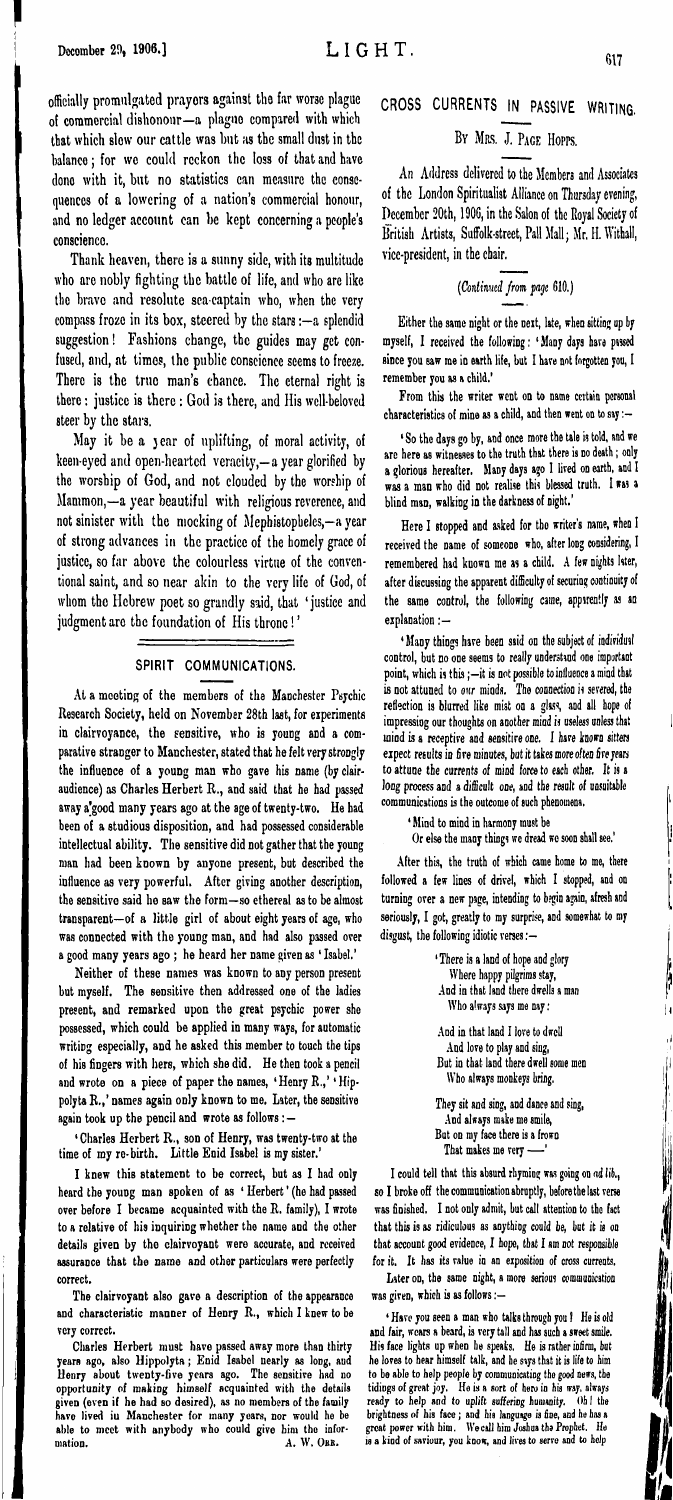all the oppressed. Ah <sup>I</sup> it is a blessed life, after all, and I wish that more of us could do the same. He is so pure at heart though and so noble that it is different for him. We heart though, and so noble that it is different for him. are such poor mortals, so frail and so uncertain, and *bo* hesitating; we hare not the power of conviction or of assurance, and we lack confidence, but he is strong and brave.

At this point I ceased to write, as *I* was getting rather tired ofthisspeechifying and wished forsomething more philosophical. When I started again the following was dashed off in large and vigorous writing:—

\* Deep philosophy you want*; well, you shall have it. The mind* of man is a piece of mechanism difficult to attune to the right pitch. It *is* for some time a perfect piece of rot that makes *you* wish to write at all. I am one of those who do not believe in such things, and I *say that* it is all rot, damned rot, and I will always maintain that nothing will come of it, nothing but vexation of spirit and a troubled life. Leave it alone, leave it alone, my child.'

Of course I have 'not taken his advice to ' leave it alone.' Advice given by a person who swears at a lady cannot possibly be good. (Hear, hear.)

I need not say how this astonishing onslaught surprised me, and so you will not wonder that I declined to write any more of it; and yet it might have been better if I had followed it to the end. Possibly the same writer was responsible for the following, which came soon afterwards :-

\* Let the wiseacres say what they may, life was not meant to be spent in speculating as to the particular fall of a certain meteorite or the place of a star in the heavens. How do you account for the saying. " The wise know not, neither do they understand the works of the Lord"?'

I confess that I did not pay much attention to this, and, on turning over the page, I was surprised to be reproved as follows ; \* Have you seen what I have written on the page just passed *1'* This was followed by the same old tolling of the bell .—

\* The hand of time moves slowly on and the world is slowly reaching the zenith of its prowess. I do not see why we should hold to the old superstition that the world *is* everlasting and immutable, or to the idea that what we call evolution is eternal, and never reaches a point of rest. I hold that there is an end to progress, at any rate, in so far as this planet is concerned. I believe that we reach a point when to go on is impossible and to rest is the only solution. The past will then crumble away ; the universe will become a world of dead matter, and the life will go on in another form and in a different way. If not, why do we progress at all *<sup>1</sup>* There will come a time when the whole manifested universe will cease to be, and when life as we know it will be unknown. The world of matter is a world of perishable stuff ; it is not eternal, but is temporal, and as such dies or is re-absorbed into some other form of activity. The mind of man does not grasp the idea, it is so vast; he thinks in straight lines leading to a definite point, but the symbol of the universe is represented as a circle and as such wo should conceive of it. What I mean is that it is a circle within circles, a world within worlds. The outer shell falls, but the inner reality persists, but in another form. This inner reality is the heart of life, the true world of spirit, and it gathereth the other world of matter round it as a garmont, and covereth itself, but the garment wears out ; the particles fall apart, and the world dissolves like mist and falls like dew, and ia re-absorbed by some process of which we know nothing really, but of which we can say that it is the power of readjustment of all the particles of matter, turning them out into some other form of manifestation. This is a beautiful and simple law. The life in the plant is the life of undeveloped man ; a man ia a part of the Cosmos, just as a man is part of the Microcosm, and the Microcosm is part of the Macrocosm, tho great manifested life of God. The heart *of a* plant is different from the heart of man only in its incapability of feeling in the samo way, and it ia a pity that more do not understand this.'

At the time I did not, and now I do not, understand all this, but 1 have been told that, though somewhat hazy, there is good sense in it, and I can now sufficiently see this to warrant my saying that it is impossible my normal self could write it without premeditation and without stopping—it at all.

Some time after this, I got a communication which is perhaps the best, both for connected seriousness and as a test of proceeding from a personality other than my own. It begins with a phrase which occurs in two other communications, ' Many days ago.' It is a small point, which has, however, its interest.

All I can say is that the repeated phrase occurs in entirely dissimilar communications, all of which are also entirely unlike anything I should be likely to write. Judge, for instance, whether my normal self could have written the following, without consideration and without a pause :—

\* Many days ago, I do not care to know how many, I can across a book which was called *"Life* after Death." I was the an unbeliever, and the idea of the continuity of life seemed to me ridiculous and so I thought I would buy the book to read, and, after reading it, I still remained unconvinced. Now I see that the whole thing is true. It is a fact that I am here; that I shall persist—also that my body is not I. I am a spirit. I am a human being, but clothed in another form. I am thal which is imperishable. I am a man of many desires and of manj faults, but nevertheless I am still a part of the immortal life, I partake of it and so I live. I was once an unbeliever, *as* <sup>1</sup> have said, and I felt that the idea of the continuity of life was neither reasonable nor sane. I have since learnt that <sup>I</sup> was a fool, glorying in my folly, and oh <sup>1</sup> so horribly ignorant. I wish I could do something to spread this teaching, to pro-<br>claim it on the house tops, and in the high places. The world claim it on the house tops, and in the high places. The world is sadly in need of it, and is groaning under the pall and the weight of darkness.'

[I must say I do not agree with this. It seems to me that the world generally, especially the world of London, is by no means groaning for the light, but is quite happy in its own way without it.]

'I am not a seer or a prophet and I cannot adequately express or explain what I mean, but my whole being aches and my heart throbs with a longing to do my little share in this great work. I want to give my impetus to the great I want to give my impetus to the great wheel of life which is moving slowly on, resting neither by night nor by day. I want to help, I want to love, I hunger and thirst after righteousness, for righteousness' sake, and I love the world for all the possibilities it offers me for development. I am a progressive soul, a man with a keen yearning for Balvation from sin and its consequences. The fruits of life are sweet in the early stages of growth, but bitter in the end. The bitterness of remorse for lost ideals is a bitterness indeed, and no one can tell as I can. I loved myself and everything pertaining to me, and I wish to emancipate myself from the threads of time which bind me to the past from which I long to escape. I loathe myself, I loathe my nature which prompted me to the gratification of my base desires, and I fondly hope that the day will come when I shall be judged as I have judged. Man cannot escape the wheel of re-birth. The inevitable subtle laws of God cannot be gainsaid. I must re-incarnate, I must go on, I must hope and trust and long, and so I feel that I shall persist, and there is no escape. Oh <sup>1</sup> my God <sup>1</sup> I am utterly and hopelessly weary of the state of mind in which I am. I am devoid of any hope, of any blessing, to cheer me on my way; and may the Lord have mercy on my soul, for I am sick nigh unto death. The clouds of darkness encompass me round about and I look in vain for a gleam of light to help me on. Oh <sup>I</sup> my God I deal with me gently and according to my deserts. I was not utterly base. I was not utterly lost. I was a struggler, was not utterly base. I was not utterly lost. a wayfarer on the road of life, trying to realise what I believed to be right for me. I have since learnt that it was all wrong, all sinful, all degrading to my nobler self, the true man ; but at that time I lived in the external world and I tasted of it, and it tasted sweet to my lips. I am sick of it all now and *I* wish that I were really dead, and gone to the land whore there is no awakening. Here is not my abiding place, I hope. I hope that I shall escape from this torture.'

This is rather inconsistent, and the second portion appoars to contradict the first, but it may be an expression of conflicting emotions ; and, if it came from an unseen boing, it was probably from one who had only just commenced the next life, and whoso recollections of earth-life were vory acute. In any case, it is evident that the whole communication is absolutely unliko anything that could have proceeded from myself.

Being rather dissatisfied with muoh that had come, I mentally wished for something more agreeable and philosophical, and the next communication I got was the following :-

\* Philosophy does not come in a moment ; it is tho work of a lifetime to think rightly, and to have a clear vision of things as thoy are. It ia too vast a subject for us to tackle ; it wcro wiser for you to try something simpler, more homoly, such as tho colour of a particular flower in tho spirit world. Flowers grow profusely here: their scent permeates the atmosphere everywhere, and their odour is even sickening at times. Their everywhere, and their odour is oven sickening at times. Their colours are more refined than you can imagine. delicato in texture, too, and excessively delicate in their form.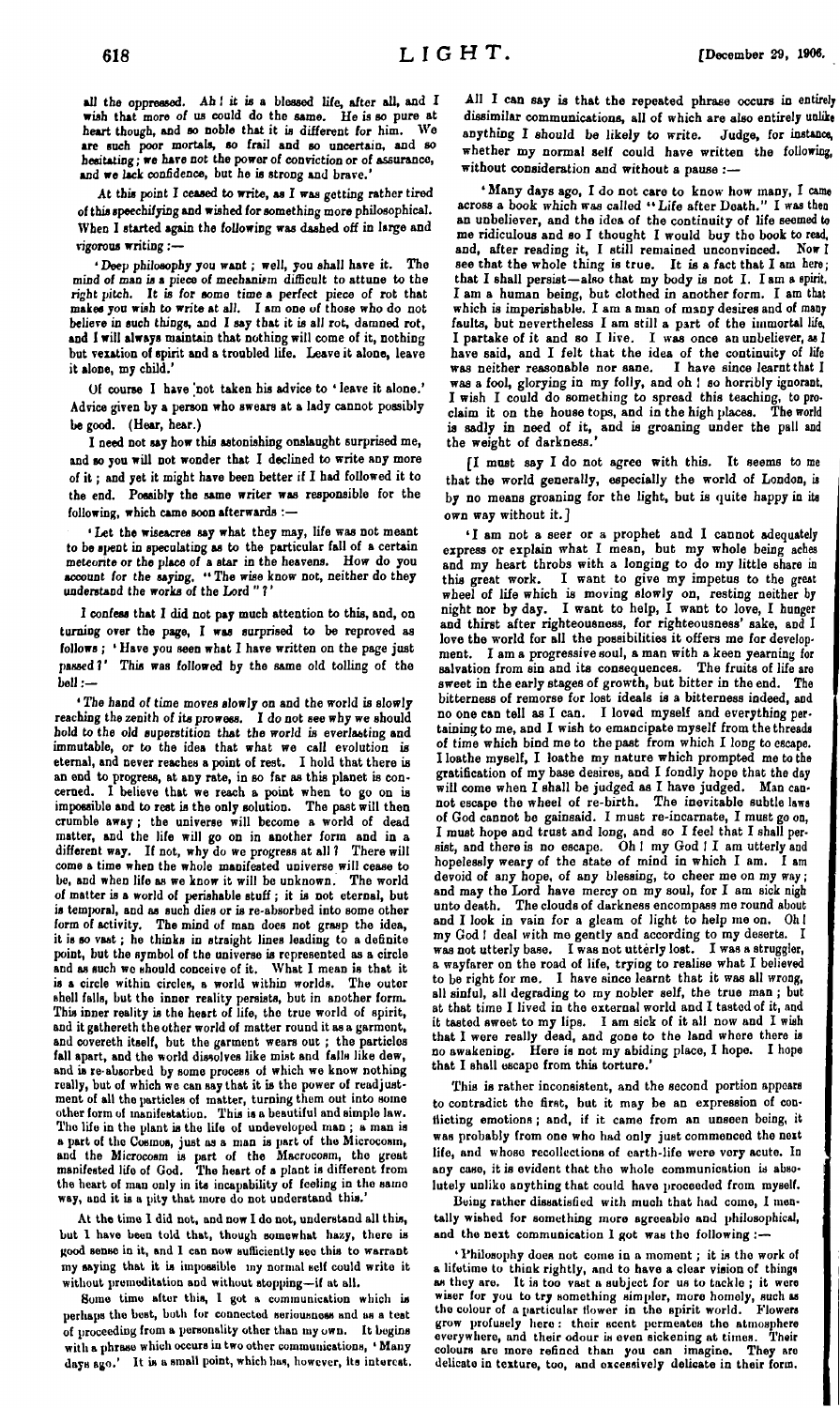**They are very wonderful, aDtl seem to grow everywhere, and 'to brighten up the whole place.' [Tell us something about (lowers as you know them.] \*1 can no longer remember them as they were in earth-life, and I am interested to know. I love (lowers, and tend them here, and they are like living beings to me, so gentle and so sweet, and I wash them with my tears. I keep thinking that one day they will go out of my life for ever, and then how lonely <sup>I</sup> shall be without them ; they are such dear companions to me, companions of my solitude who come to solace me with their gentle perfumes, stroking my face like a caress from a dear one's hand. They belong to me, and I am all to them. I love them as my own children, and wish I could speak to them, and they would understand me, as it is so lonely here. Although there are plenty of people, I am as one apart. I live my own life and go my own way. I cannot learn to Jove them somehow, they are so different, and make me feel as a stranger in a foreign land. <sup>1</sup> shall not learn to love them. I cannot, they are so cold, and seem to look upon me as not one of them, and it cuts deeply into my heart.'**

**I am sure that all this maundering sentimentality is as utterly foreign to my own thought and nature as the absurd nonsensicality of the ridiculous rhymes which I have already read, and both are specimens of the cross currents which are the subject of my lecture. And both again can be contrasted with the remarkable message said to be from Sir Wyke Bayliss, which was produced with great rapidity in a few seconds, and yet whose sustained and characteristic beauty of thought and expression would have been beyond me, even though I had given time to it. This message has already appeared in 'Light,' but I think it ought to be referred to here. I was about to retire for the night, and, in passing out of the room, I idly took up a copy of a humorous little play to glance at it, when I suddenly seemed to hear the words quite sharply : ' I am Wyke Bayliss,' and immediately felt the strong impulse to write. Taking a pencil, the following came without a pause from beginning to end ; —**

**' Many people think that I am dead, and I want you to tell them that 1 am not—my wife, for instance. She is in distress. She does not understand, but oh <sup>I</sup> it is all so simple and natural. It is an unfolding of the life from within to without, from one plane of being to another. It is all a gradual unfoldment of the life from the world of matter to the world of more etherealised matter, which is spirit. I wonder if you will do this for me and say that I am here, that I have all my faculties, and that I am as I was in earth-life minus a body. This change which we call death is a wonderful transformation, I might even call it a transfiguration, for so it seems to me. I came to you because I know your husband and because I know that you can convey my message, and that you will do so if you have this cause at heart. I am utterly alone, but fearing nothing, utterly happy, but utterly forlorn. Can you understand all this, or does it seem strange to you** *<sup>1</sup>* **You will see my meaning, I hope. Good-bye."**

**Half an hour later, after the matter had been talked over somewhat doubtingly, the following came :—**

'They think I am dead, that is the main thing, and the reason for my coming to you. I wish you to say that I am well and hanny and that I fear nothing. All is well with me. I am and happy and that  $\tilde{I}$  fear nothing. All is well with me. only a little lonely and longing to see a familiar face, but that is natural. I am only repeating what others have said. Only this fact I must impress upon you, that <sup>1</sup> am still alive and well. That is why I come to you. Tell her thia.'

Wo had seen the notice of Sir Wyke's decease in the paper, but the subject had scarcely been mentioned, and it certainly was not in my mind at the time. The statements with regard to forlornness and solitude surprised us as being very much opposed to our idea of what is likely to happen on the other side, especially in such a case.

I will now bring to a conclusion those communications, with one which affords a very fair test. One evening I had been listening to an exposition of an argument in favour of a theistic conception of the Universe, and I thought the argument was touud, and the exposition particularly lucid, and I was in thorough sympathy with both the argument and the exposition. Half an hour after this I offered myself for a communication, and a little to iny surprise and amusement I found <sup>1</sup> was in contact with one of the preaching people, who, among other things, wrote :-

 **' Now is your chance ofsalvation, now is the appointed time; come to the throne of Grace and listen to the words of wisdom which fall from the lips of the Saviour. Here and nor is the time for the coming of the Lord of Hosts ; He is a Man and yet a God, a Seer and yet a Mtn of Sorrows aud a Child** *of God. He came* **to give us L'ghtand Salvation, to call us from** the great -

**At this point I stopped the communication, After this, the expositor who had conducted the clever argument asked for the preacher's name, and, after some hesitation, the following was written**

**' A minister in the service of the L >rd, and a sinner who yet loves the light, and yet** *I* **am a wayfarer on the path of life. Is that all you want to know, you who are sceptics and unbelievers, and who** *scoff* **at the name of the Lord! I listened to your wordy argument, and I was shocked and pained to think that there should be such people as you in the world who cannot see the light.'**

**This attack upon the questioner was about as ualike my own opinion and judgment as anything could be, and goes far to prove that though I wrote it as swiftly as my hand could move, it was not I who was responsible for it.**

**I think I have kept my promise to lay before you communications which, though not having any particular intrinsic value, are of some importance as illustrating cross currents in this kind of writing. And, knowing how these communications came, and that I had next to nothiog to do with them except to lend the filter of my brain and the mechanism of my hand, I submit them for criticism and judgment. I anticipate some will say that these communications are only the product of my sub-conscious seif; but this is <sup>a</sup> far-fetched theory, and it seems to me a less simple solution thin the influence of unseen entities. I also anticipate the criticism: ' Well <sup>1</sup> aud after all, what is the use of it** *<sup>1</sup>* **They hive told you nothing you did not know.' That is not correct, but that is not the point. The point is, that whereas most** *people think of tte* **inhabitants of the other world as ghosts, compass.-d by the miseries of hell or rerelling in the bliss of hesreu, these communications (if they are communications) suggest that people there are real people of all kinds, and thit departure from the body makes no great change in them, but that types of character there are as varied as typ.-s of character hero. I call that a suggestion of immense significance, and of far more value than a lofty attempt to describe the nature of spirit-life, or to map out the mysteries of the heavenly spheres. If such communications as these are real, they overturn the old ideas of heaven and bell, they present the unseen world and its inhabitants as real and natural, and they bring before us the tremendously serious fact that \* a great cloud of witnesses ' is no idle dream. (Loud applause.)**

An interesting discussion followed the Address, which was participated in by Mr. H. B. Steele, Mr. Millard, Dr. Berks T. Hutchinson, Mies Mack Wall, Mrs. Paulet, Dr. Abraham Wallace, Captain G. C. Frederick, R.N., and others, and a hearty vote of thanks was passed to Mrs. Hopps for her very instructive and tbougbt-provokiog Address.

FINGER-PRINTS AND MEDIUMSHIP.- On p. 513 of 'LIGHT' for October 28th, 1905, we gave Signor Eugenio Bellona's account of a sitting with Eusapia Paladino, at which casts of spirit hands were obtained, concluding with the important remark that when the natural lines of the *skin* were shown *in* the imprints, these did not correspond with the finger-prints of persons present. Io 'Luce e Ombra' for December, *Signor* Gellona gives enlarged photographs of the impressions obtained, and of the finger-prints of the four persons present at the sitting, the ring-finger of the left hand being the one chosen<br>for comparison with the impressions. Signor Gellona states<br>that the finger-prints left on modeller's clay by the spirit<br>hand belonged to the second class, whic but is scarcely ever found except in the little finger ; so that the present instance appears to be doubly exceptional, and highly characteristic. The finger-prints of the medium and of two of the sitters belong to another class, and that of the other<br>sitter to a third class, and all are plainly distinguishable from<br>the imprint in the clay. This fact, says Signor Gellona,<br>furnishes irrefutable proof of sp